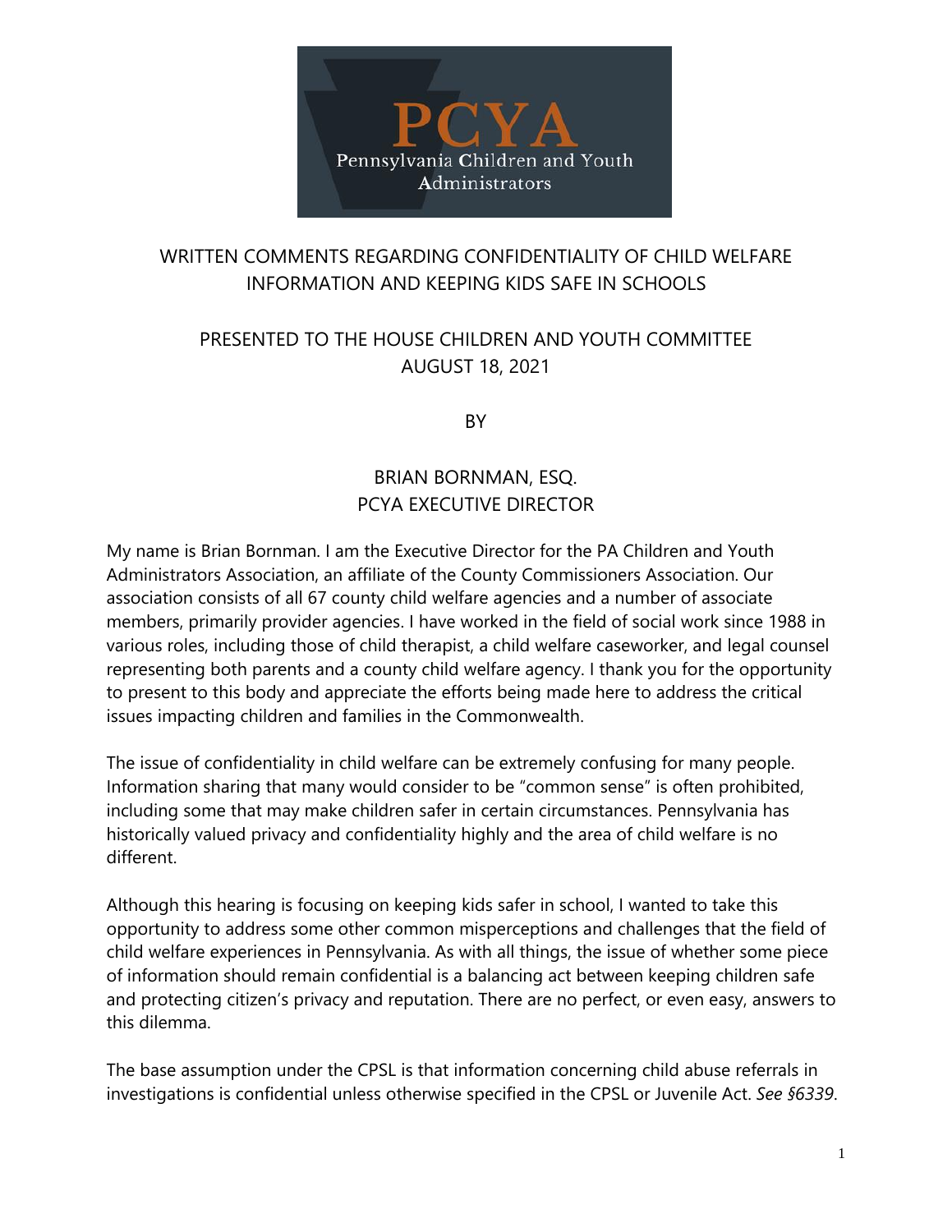Section 6340 sets out who information on the child abuse registry can be released to. Section 6337(f) provides that protective reports at the counties shall be maintained in the same manner as DHS, with the exception of the county's ability to retain expunged reports for risk assessment and research. *See Act 54 of 2018*.

The discussion of confidentiality of child abuse reports falls into several categories when it comes to the intersection of child welfare and schools. The following are common situations than can sometime turn into points of contention between schools and child welfare: 1) someone at the school is the reporter of suspected child abuse 2) there is a report of child abuse made in which a staff at the school is the alleged perpetrator 3) a child in the school may be an alleged or indicated perpetrator and 4) other situations that do not fall into abuse investigations, such as where a school may want information relative to a child receiving services from a child welfare agency or being in placement. These will be discussed below.

#### **1) Information that may be shared with mandated reporters, school personnel included.**

Under 6340(a)(12) of the CPSL:

*(12) A mandated reporter of suspected child abuse under section 6311 (relating to persons required to report suspected child abuse) who made a report of abuse involving the subject child shall be limited to the following:*

*(i) Whether the child abuse report is indicated, founded or unfounded.*

*(ii) Any services provided, arranged for or to be provided by the county agency to protect the child.*

So, mandated reporters can get this limited information. There is not a more expansive authorization to release more information to school personnel and they are limited to this information as a mandated reporter.

### **2) When a child abuse report is made in which a school employee is the alleged perpetrator.**

§6340(a)(13) of the CPSL provides:

*(13) School administrators and child-care service employers, as provided under this paragraph. The following shall apply:*

*(i) If the alleged perpetrator is a school employee or child-care service employee, school administrators and child-care service employers shall receive notice of a pending allegation and the final status of the report following the investigation as to whether the report is indicated, founded or unfounded.*

*(ii) Information disclosed pursuant to this paragraph shall be provided to the school administrator or child-care service employer within ten days of the completion of the investigation.*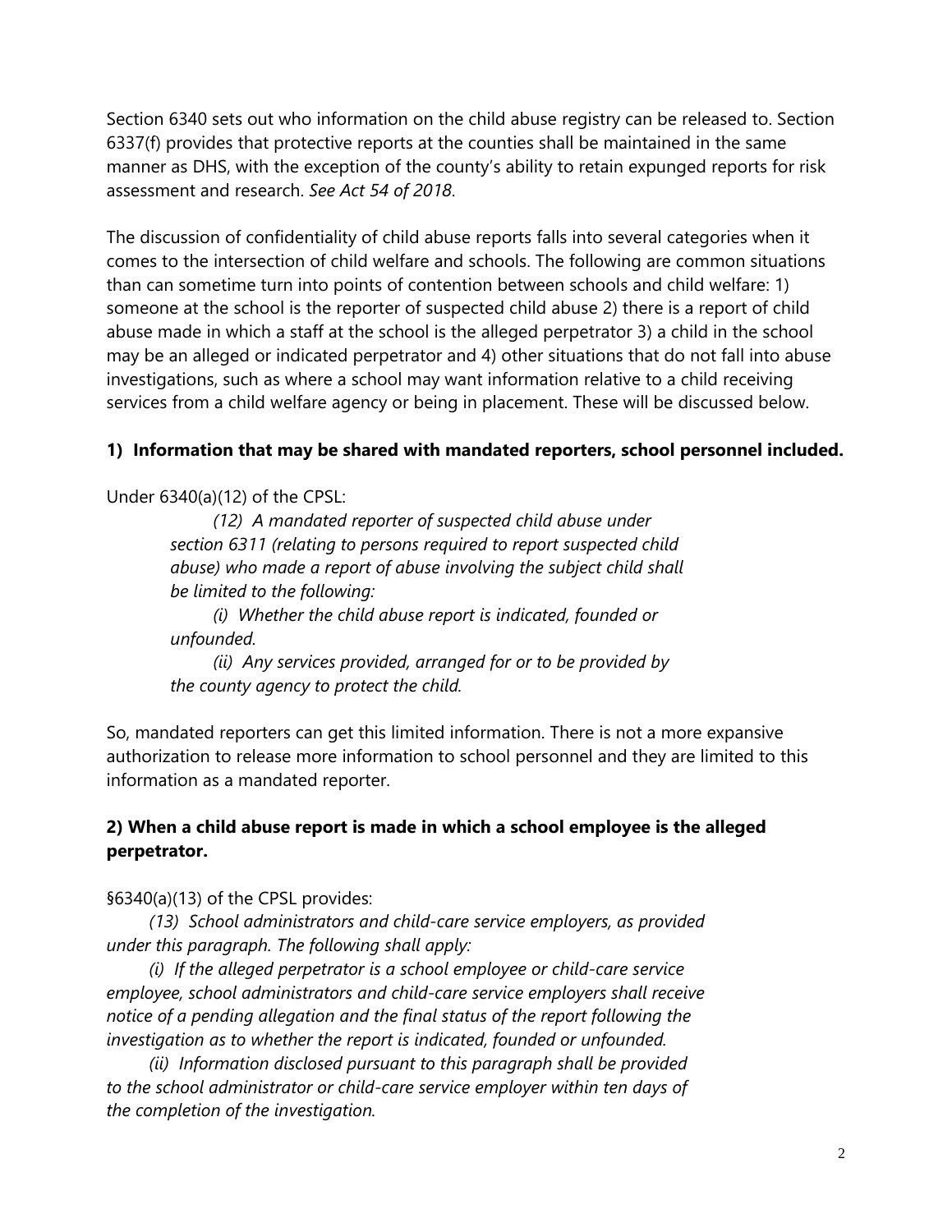*(iii) If the perpetrator is a school employee, the notice of the final status of the report shall be sent to the Department of Education within ten days of the completion of the investigation.*

So, this allows for minimal sharing of information when the alleged perpetrator is a school employee.

### **3) A child attending the school is an alleged, indicated, or founded perpetrator of child abuse.**

Under the §6303 of the CPSL, a child of school age may be a "Perpetrator" of child abuse. While school-age children may themselves be parents or paramours of parents, most kids fit this definition based upon being over 14 years of age and in a caretaking role or residing in the same home as a victim. *Pertinent provisions set forth below.*

> *"Perpetrator." A person who has committed child abuse as defined in this section. The following shall apply: (1) The term includes only the following: …(iv) A person 14 years of age or older and responsible for the child's welfare or having direct contact with children as an employee of child-care services, a school or through a program, activity or service.*

*(v) An individual 14 years of age or older who resides in the same home as the child.*

As such, there are certainly situations in which a student at the school may be listed on the child abuse registry as a perpetrator of abuse. As schools sit *In Loco Parentis* when in session, it is understandable that they may want to be aware of potential risks within the school, including students who may pose a risk to other students for child abuse; however, there is nothing within the CPSL that permits confidential child abuse registry information from being shared with the school.

Similarly, this is the same situation for when a county agency is investigating situations where a parent may have moved in with or is otherwise allowing access to their children with someone who has been indicated for child abuse. While a county agency may have information regarding a perpetrator living with a parent and their child, this is still protected information under the CPSL and the agency cannot tell the parent the details of the indicated report. When the perpetrator is on the Megan's Law registry or otherwise criminally convicted, it is easier to address, as these are public information that may be shared. This quirk in the law become frustrating for counties at times because they are trying to ensure the safety of children, but are not permitted to disclose the information that is making the children unsafe due to its protection under the CPSL without an applicable exception.